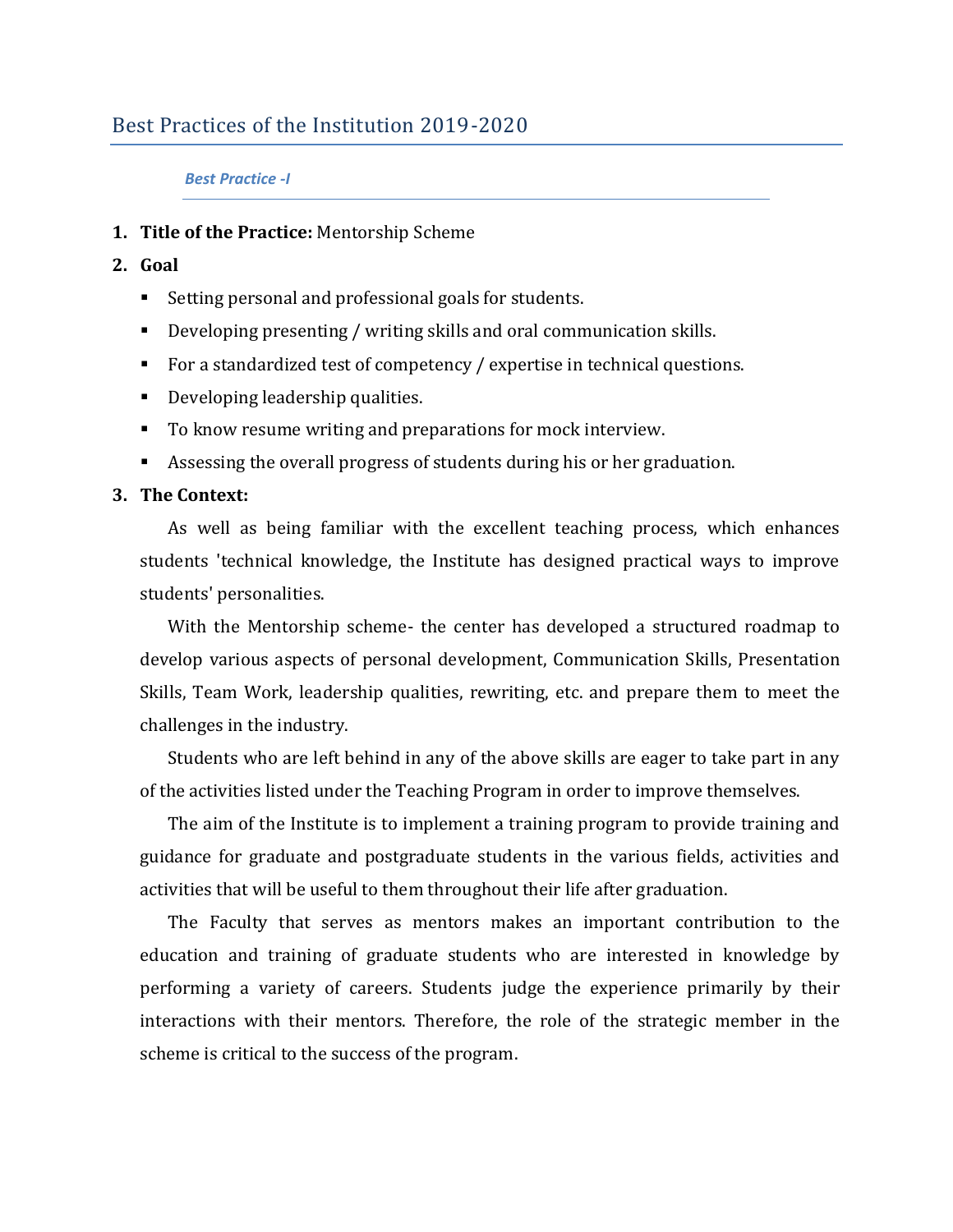#### **4. Practice:**

In the mentorship scheme the mentor is assigned to a group of about twenty students. A meeting of mentors is held once a month. Various tasks such as goal setting, presentation skills, communication skills, rewriting, competency tests etc. performed at meetings.

In conjunction with these activities, the mentor must keep an academic record of the mentors assigned according to their monthly attendance, study results, participation in the curriculum both on and off campus etc. and inform parents of the same.

#### **5. Evidence of success:**

**E**vidence of the success of the curriculum is reflected in the development of students' personalities as a whole.

Those students who lacked self-confidence, who were weak in speech, who could not deliver well, seemed to be making little progress in the deficient areas by the time they reached their final year.

Parents are happy to have the system there, all the progress of their ward is monitored and notified to them in time from the first year until the candidate completes his degree.

There has been a small increase in the number of students participating in various events held inside and outside the college, since the introduction of the Mentorship Scheme.

## **6. Problem Encountered and Resources required:**

The College is located in a rural area and the students have not explained much about the existing enhancements. To overcome this mentors play an important role in making them aware of the same.

Training students 'the idea of developing their personality without disturbing academics was a difficult task.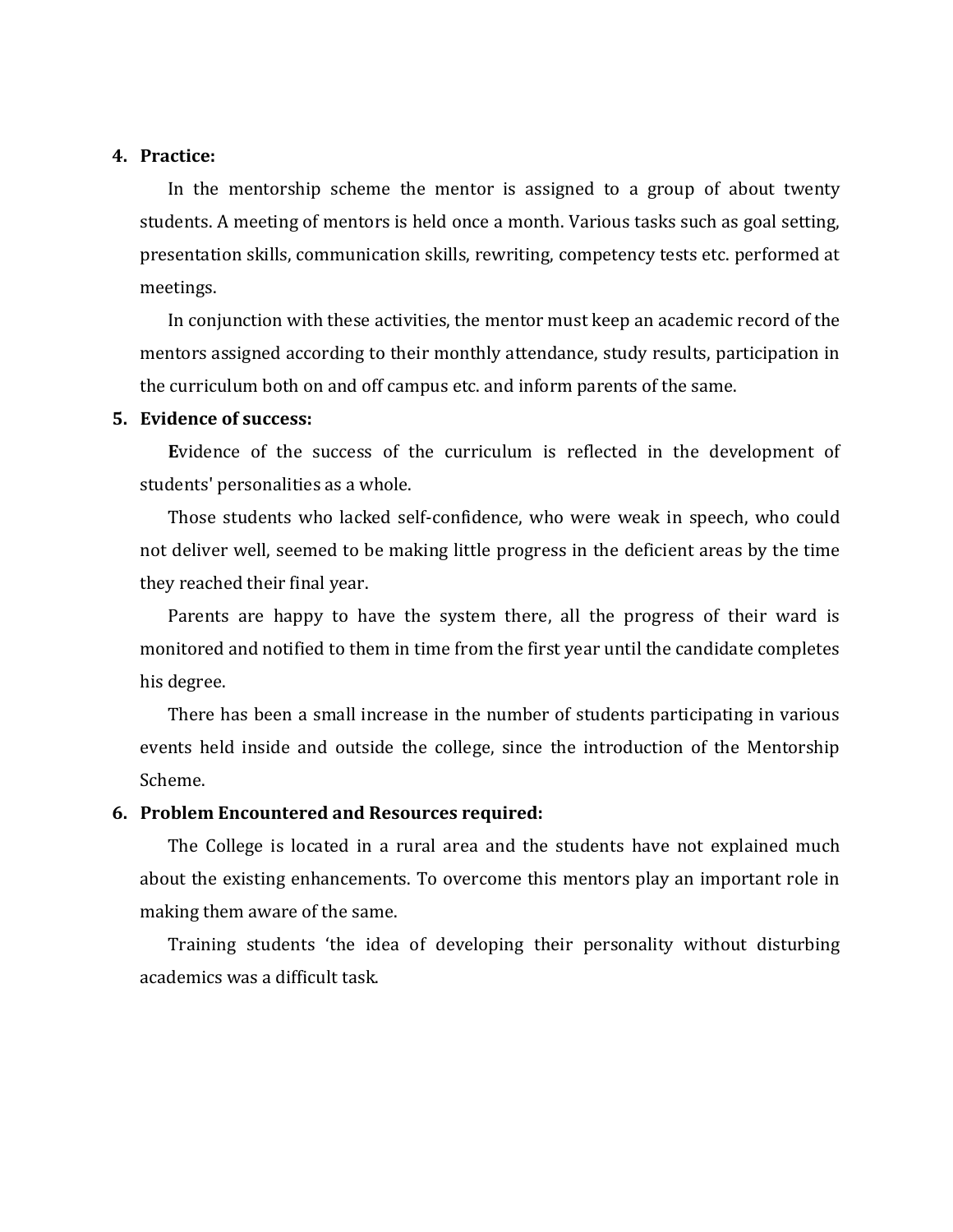#### *Best Practice –II*

- **1. Title of the Practice:** News in Education (NIE)
- **2. Goal** 
	- Strengthening learning practice and promoting overall student development.
	- Help students become knowledgeable and involved citizens who can decide and direct their conclusions in a democratic society.
	- Help students develop deep reading skills by teaching newspaper reading skills.
	- **IMPROP** Improving student confidence to participate in college quiz competitions.

## **3. The Context**

News in Education is a long program used by institute to bring the excitement of "real-world" learning tools to hostel students with interest. Newspapers are provided to engage students, develop creativity, develop reading skills, and improve academic performance. The institute focuses on encouraging students to read the newspaper, learn about their community and live a successful and productive citizen life.

### **4. The Practice**

Students who actively participate in NIE programme excelled and came out with flying colours. The other positive impacts of the practice are, Students did better on standardized reading tests.

Helping the students to enhance the fluency in English language and improving the communication skills.

Regular use of the NIE programme positively created an impact on the reading attitude of students.

Created a desire in young people to read with practical and fun teaching ideas.

NIE helped students develop reading skills that they need all their lives.

It increases students" awareness in the areas of science, technology, globalization, economic status, world issues, sports, government policies, employment, higher studies, and public issues.

Newspapers are informative and help the students to compete with their counterparts in other metropolitan cities who have better exposure of the current events